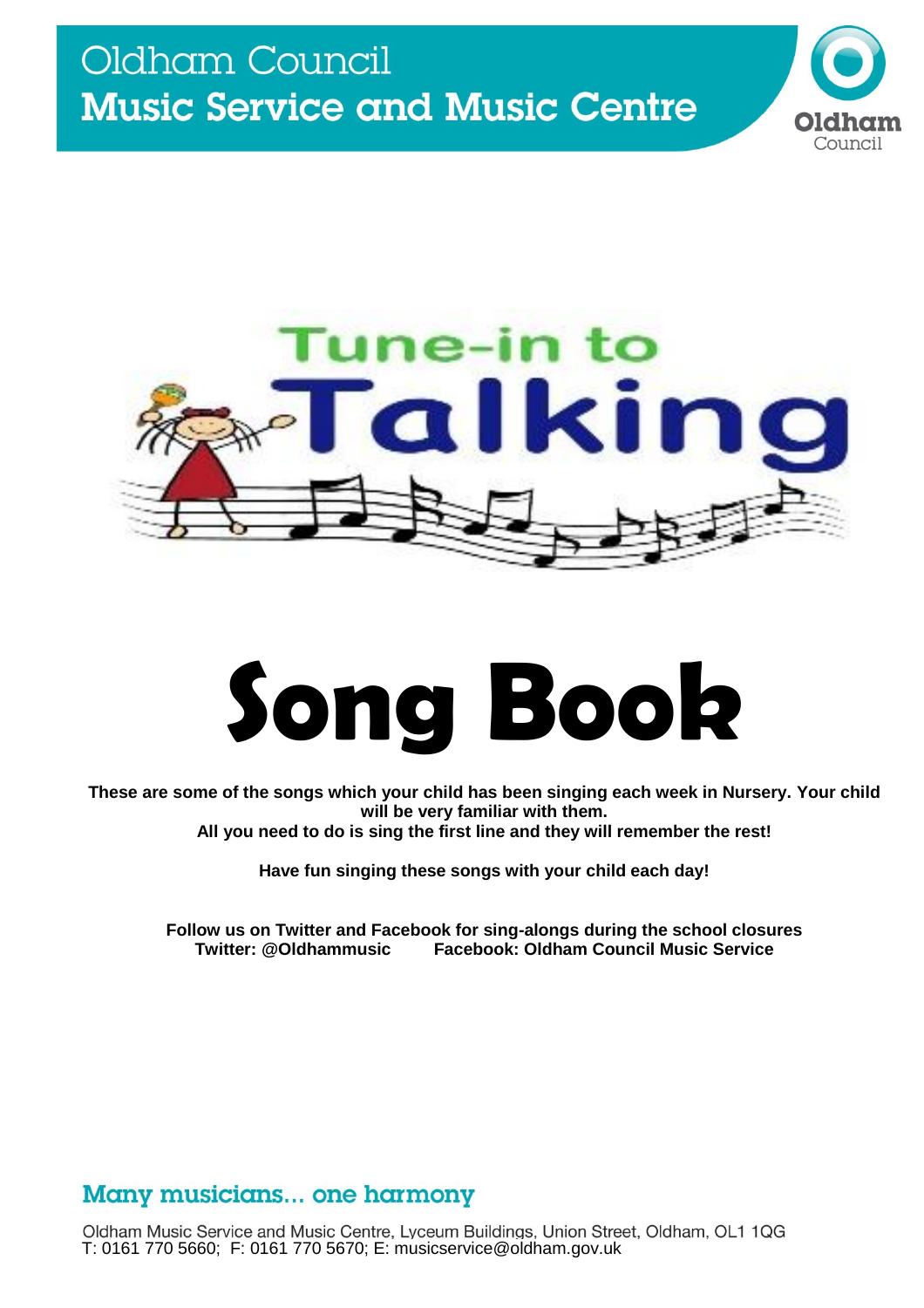## **Hello Song**

*Tune: The Farmer's in his Den*

I'm glad you're here today I'm glad you're here today. Everybody wave hello I'm glad you're here today!

**Make up your own actions:**

…everybody tap your knees…

…everybody blink your eyes…

…everybody clap your hands… **This is the way we…**



**Hello**

*Tune: Mulberry Bush*

This is the way we stamp our feet, Stamp our feet, stamp our feet. This is the way we stamp our feet. When we are at Music!

## **Make up your own actions:** This is the way we click our tongues…

This is the way we roll our hands…

This is the way we tap our fingers…

## **Use a prop…**

Use a cloth, tea-towel, ribbon, small scarf, shaker, teddy and sing: "This is the way we go up and down, Up and down, up and down. This is the way we go up and down When we are at Music!"

*Then try….side to side, round and round*



#### **Wave them in the air!** *Tune: Knees up Mother Brown*

Wave them in the air! Wave them in the air! Wave them, wave them, Wave them, wave them. Wave them in the air!

Roll them round and round….

Clap them just like me….

## **Make up your own actions:**

What else can you do with your hands?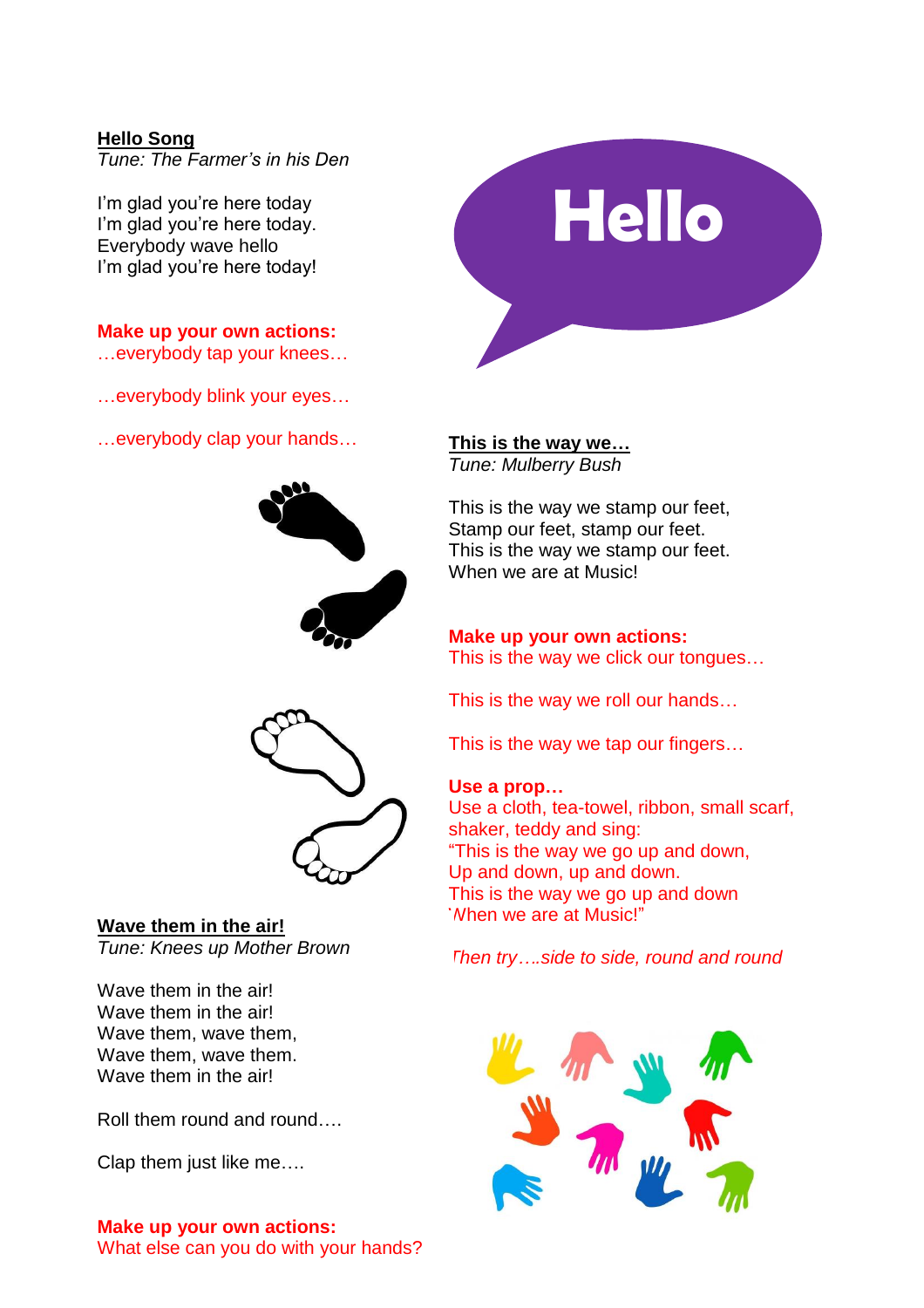## **Five Little Monkeys**

*Tune: see below*

Five little monkeys sitting in a tree In a "nee-naw" tune Along came a crocodile as quiet as can be. whisper "Hey, Mr Crocodile. You can't catch me!" "nee-naw" SNAP! Loudly!

Four little monkeys…

Three little monkeys…

Two little monkeys…

One little monkey…

No little monkeys…

**Actions:** Hold up 5 fingers on your right hand. These are the monkeys. Use your left hand to be the crocodile. The crocodile eats the monkeys!



*Tune: London Bridge is falling down*

Everybody hide your toes, Hide your toes, hide your toes. Everybody hide your toes. Now let's find them! 1, 2, 3 Woo!!

**Use a tea-towel, handkerchief, small scarf etc. to hide your toes.** …everybody hide your knees…

…everybody hide your tummy…

…everybody hide your head….



**What is yellow?** *Tune: Frere Jacques*

What is yellow? What is yellow? Can you tell? Can you tell? daffodils and sunshine, daffodils and sunshine Lemons as well. Lemons as well.

What is red? What is red? Can you tell? Can you tell? Apples and a postbox, apples and a postbox. Buses as well. Buses as well.

What is green? What is green? Can you tell? Can you tell? Frogs and trees, frogs and trees. Grass as well. Grass as well.

What is blue? What is blue? Can you tell? Can you tell? Seas and rivers, seas and rivers. Sky as well. Sky as well.